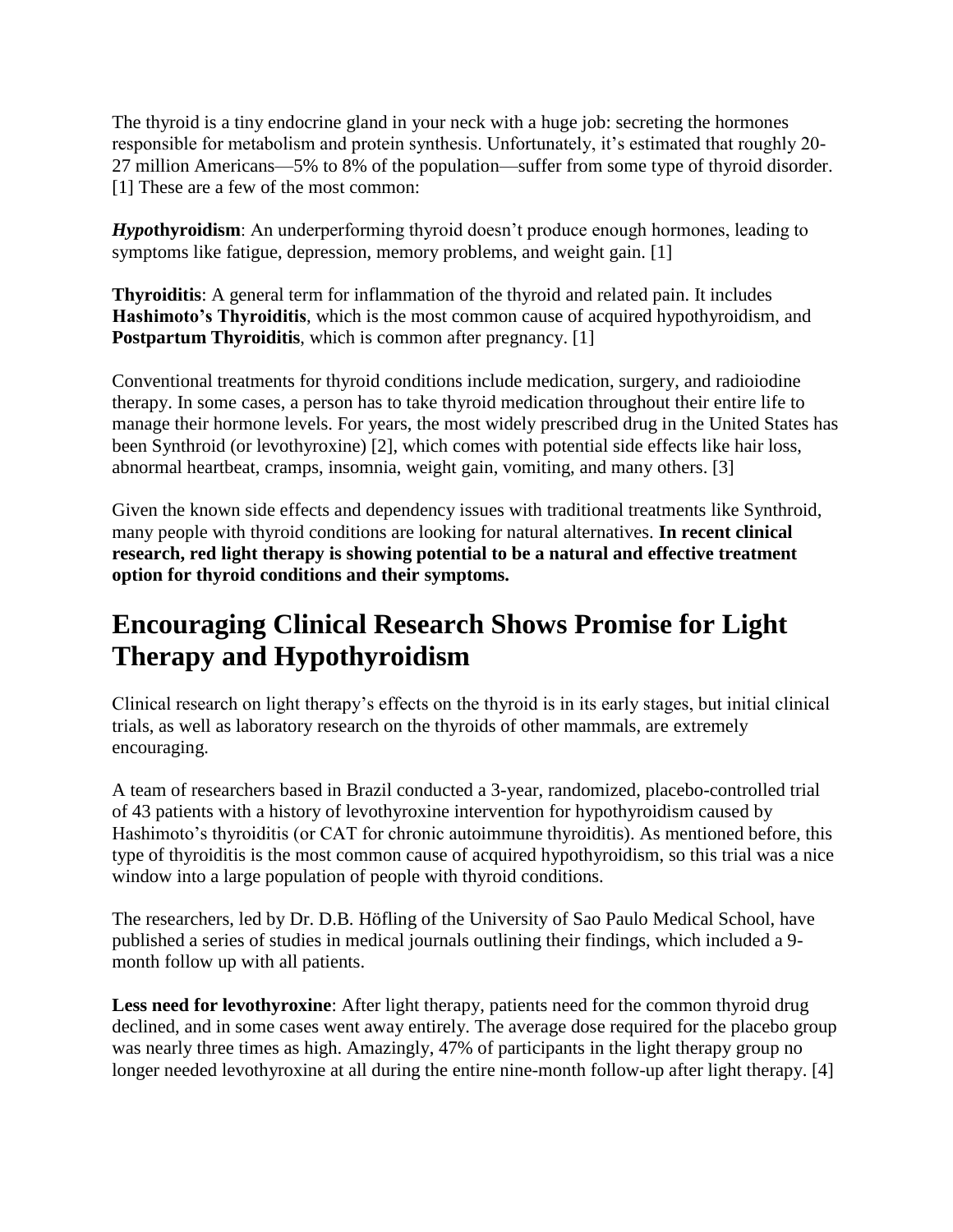**Decline in thyroid peroxidase (TPOAb)**: Study participants also showed a decline in levels of thyroid peroxidase (TPOAb), which are antibodies indicating an autoimmune problem—further demonstrating the benefits of near infrared light therapy. [4]

**Thyroid vascularity**: Using color doppler ultrasounds, researchers found that light therapy treatments led to higher rates of vascularization of the thyroid lobes and increased systolic peak velocity (SPV) of the inferior thyroid arteries (ITA). [5]

**Overall thyroid health**: The researchers concluded that light therapy is "effective at improving thyroid function, promoting reduced TPOAb-mediated autoimmunity and increasing thyroid echogenicity in patients with CAT hypothyroidism." [4]

The same researchers performed a separate pilot study in 2010 with light therapy treatments on 15 patients with hypothyroidism who were taking levothyroxine. The doctors concluded: *"results indicate that LLLT promotes the improvement of thyroid function, as patients experienced a decreased need for LT4, a reduction in TPOAb levels, and an increase in parenchymal echogenicity."* [6]

More and larger light therapy trials are needed for people with thyroid conditions, but these initial Brazilian trials, studied over a number of years, are extremely encouraging.

## **Laboratory Research on Mammals**

There has been laboratory research on natural light's effects on thyroid conditions in other mammals too. Human thyroid function is similar in rodents and rabbits, so these trials provide insight into biological mechanisms that haven't been fully studied in humans yet.

A 2015 study published in *Photochemistry* & *Photobiology* found that administering light therapy to the thyroid gland of lab rats "revealed improvement in thyroid function, liver function and antioxidant levels, and blood cell count after light therapy." [7]

**Hypothyroidism & healing**: People with hypothyroidism can experience problems with the healing of wounds and scars, taking longer than if thyroid levels were normal. [8] Outside of a specific thyroid context, light therapy has been found in numerous clinical trials to speed wound and scar healing. [9] To test light therapy and wound healing in a thyroid context, a recent 2018 study in the *Journal of Lasers in Medical Science* assessed rats with hypothyroidism. The rats were given skin incisions and treated with various wavelengths of natural light, in conjunction with receiving levothyroxine. Researchers found that the combination improved the elasticity of healing wounds. [8]

More trials on light therapy and thyroid health will tell us more in the coming years, but the initial results are very positive. In addition to clinical trials, [renowned health and fitness leaders](https://joovv.com/pages/endorsements)  [are using Contour Light](https://joovv.com/pages/endorsements) for their personal light therapy and reporting pretty incredible results.

The founder of Wellness Mama has [documented her struggles raising kids and running a](https://wellnessmama.com/269510/red-light-therapy/)  [business while battling Hashimoto's Thyroiditis.](https://wellnessmama.com/269510/red-light-therapy/) Like 20+ million Americans, Katie has had to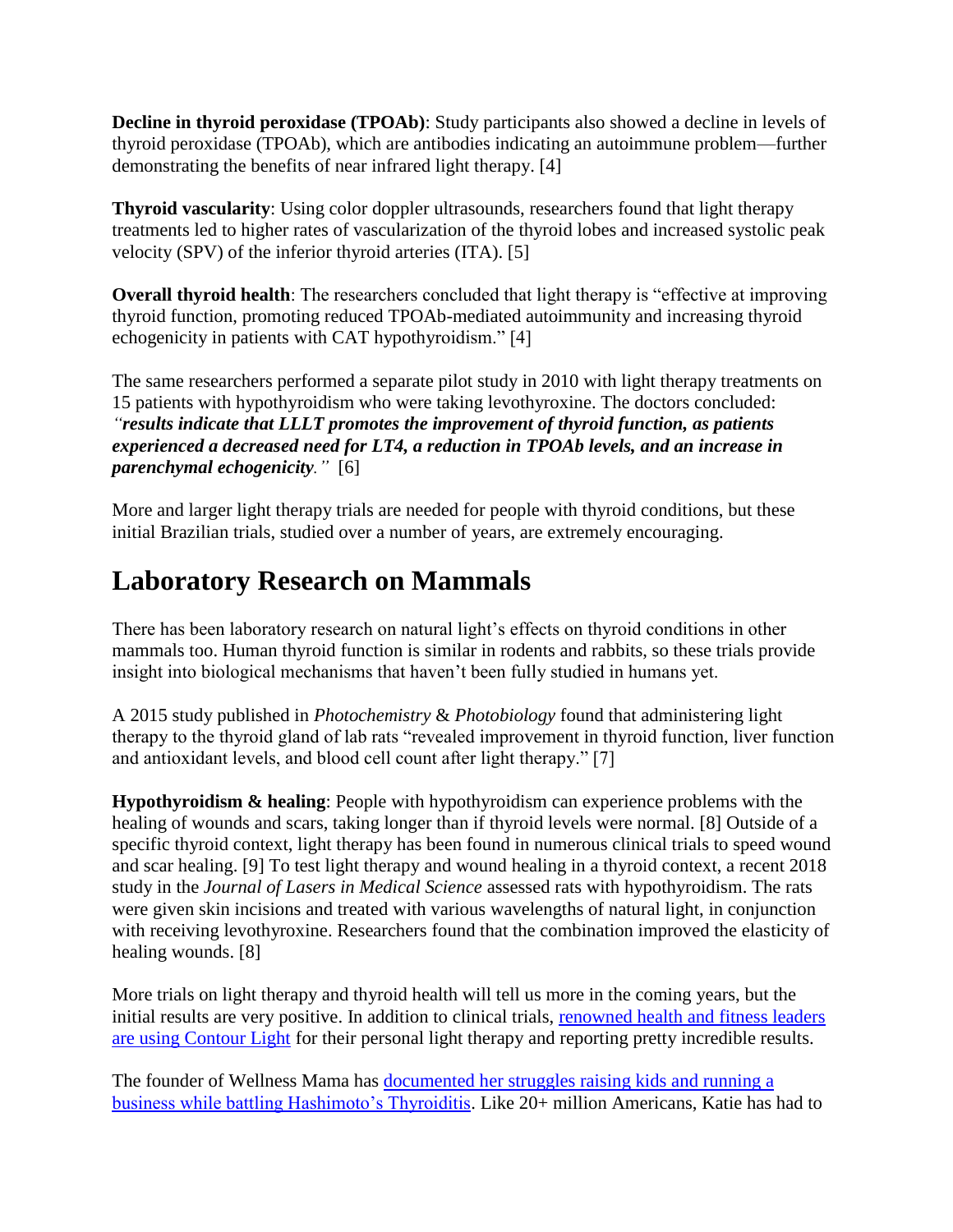take a thyroid hormone medication. She tried light therapy after her husband had hernia surgery, because she read the research on how effective it is for wound healing. Katie was thrilled to see her skin health improve with continual use, but said she's most excited about the hormonal benefits she's experienced in her first year of use.

## **Treating Fibromyalgia & Thyroid Issues with Light Therapy**

Many people with hypothyroidism end up also being diagnosed with fibromyalgia, and they share symptoms, like depression, exhaustion, muscle & joint pain, and "brain fog." [10]

**Dr. Sarah Ballantyne, aka Paleo Mom**, has spoken about her struggles with fibromyalgia and years of dealing with inflammation & joint pain. Dr. Sarah started using a full-body Light device for 20 minutes every morning after her workout, and [told us it's been a life-changer.](https://joovv.com/blogs/joovv-blog/dr-sarah-ballantyne-aka-paleo-mom-shares-her-approach-to-writing-personal-fitness-and-reveals-her-5-year-plan) For the first time since she started experiencing symptoms over a decade ago, Dr. Sarah says she hasn't felt pain in 6+ months, in addition to [faster muscle recovery](https://joovv.com/blogs/joovv-blog/surprising-impact-red-near-infrared-light-muscle-recovery-athletic-performance) and [better sleep](https://joovv.com/blogs/joovv-blog/how-red-light-helps-you-sleep-better) that come from light therapy.

## **Conclusion: Light Therapy Shows Promise for Naturally Boosting Thyroid Function**

Red light therapy has the potential to be a natural and effective thyroid treatment that doesn't rely on drugs or come with a host of side effects. Even though the Contour Light devices aren't specifically indicated for thyroid-related benefits, early clinical research is extremely encouraging, as are anecdotal accounts from health professionals and Contour Light users across the world. If you want to learn more about how light therapy can treat symptoms like [joint pain,](https://joovv.com/blogs/joovv-blog/red-near-infrared-light-proven-reduce-joint-pain-alleviate-arthritis) [skin issues,](https://joovv.com/blogs/joovv-blog/improve-skin-health-red-near-infrared-light-therapy) and [sleep problems,](https://joovv.com/blogs/joovv-blog/how-red-light-helps-you-sleep-better) click on those links for dedicated articles.

Scientific Sources and Medical References:

[\[1\]](https://www.thyroid.org/thyroid-information/) American Thyroid Association. What you need to know about the thyroid.

[\[2\]](https://www.webmd.com/drug-medication/news/20150508/most-prescribed-top-selling-drugs) Brown, Troy. Top 10 Most-Prescribed and Top-Selling Medications. WebMD. May 2015.

[\[3\]](https://www.synthroid.com/starting/synthroid-side-effects) Understanding Possible Side Effects. Synthroid.com.

[\[4\]](https://www.ncbi.nlm.nih.gov/pubmed/22718472) Hofling DB, Chavantes MC, et al. Low-level laser in the treatment of patients with hypothyroidism induced by chronic autoimmune thyroiditis: a randomized, placebo-controlled clinical trial. Lasers in Surgery and Medicine. May 2013; 28(3): 743-53.

[\[5\]](https://www.ncbi.nlm.nih.gov/pubmed/23316383) Hofling DB, Chavantes MC, et al. Assessment of the effects of low-level laser therapy on the thyroid vascularization of patients with autoimmune hypothyroidism by color Doppler ultrasound. ISRN Endocrinology. 2012; 2012:126720.